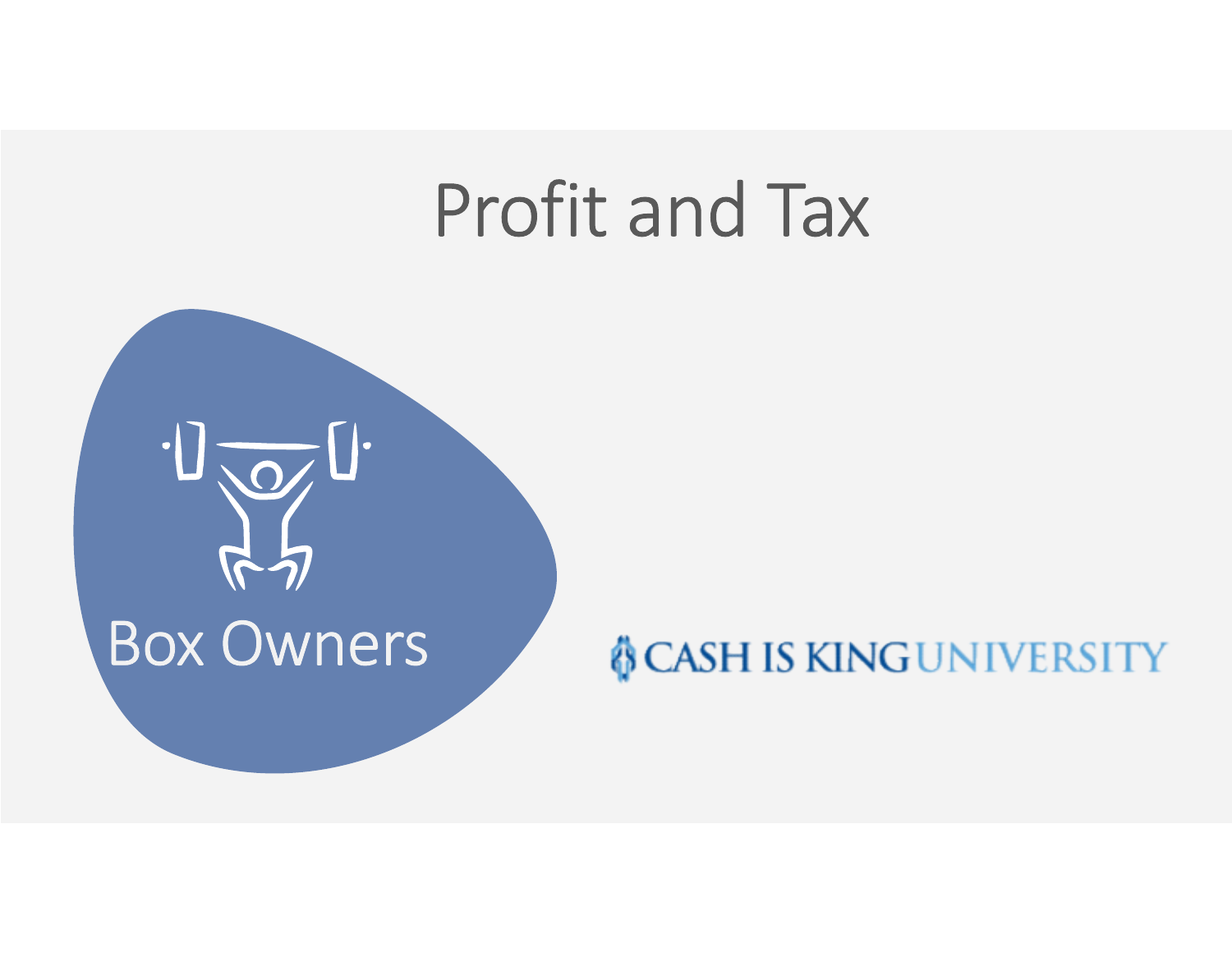#### The 4 Key Numbers



Investment"

burden of the tax so it should be the one that pays the tax

tax out of your lifestyle money.

2

comparable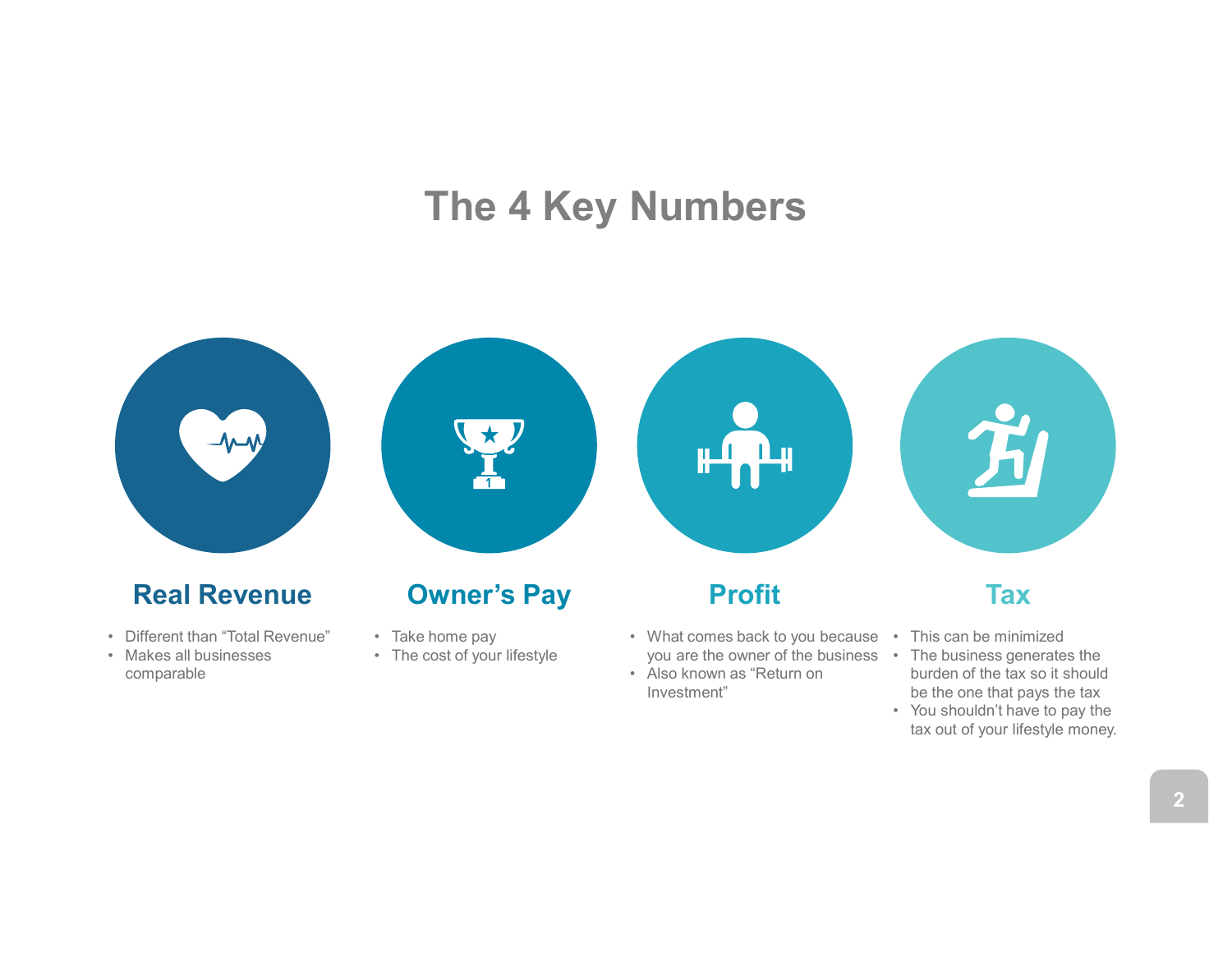## WHEN YOU TAKE MONEY OUT FOR YOURSELF

It's not always the same reason



#### For Purpose of Profit

- Quarterly Distribution
- Represents ROI
- An owner that does not work in the day to day of the business would only receive these profit distributions and not any owner's pay.





Anything for owner's lifestyle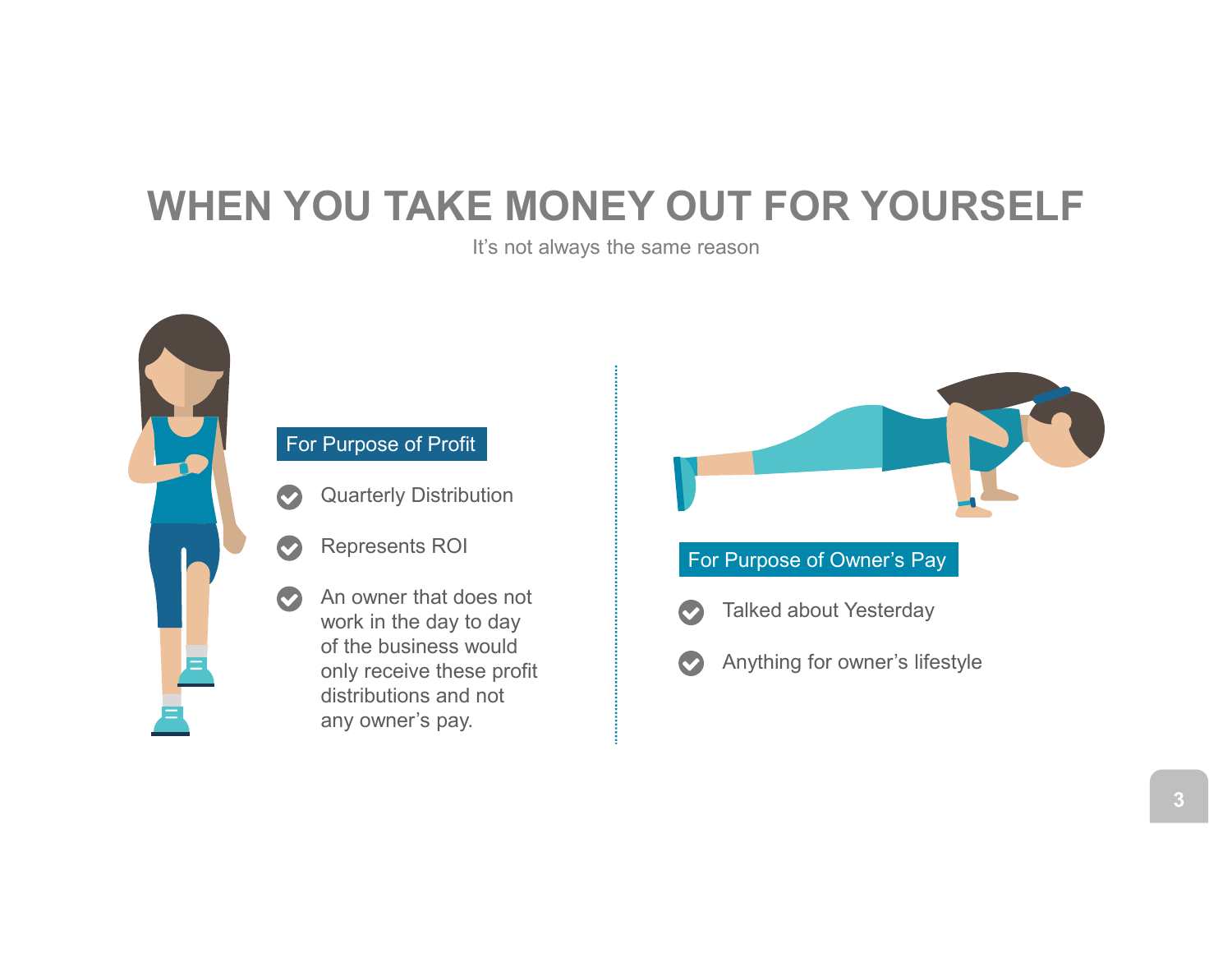

# Return on Investment

I INVESTMENT (ROI) SHOWS THE<br>
RET FROM YOUR INVESTMENTS IN A<br>
PERCENTAGE FORMAT<br>
ROI FORMULA<br>
ROI = <u>(Gain on Investment – Cost of Investment)</u><br>
Cost of Investment 66 RETURN ON INVESTMENT (ROI) SHOWS THE RETURN YOU GET FROM YOUR INVESTMENTS IN A PERCENTAGE FORMAT



# YOUR BOX IS AN INVESTMENT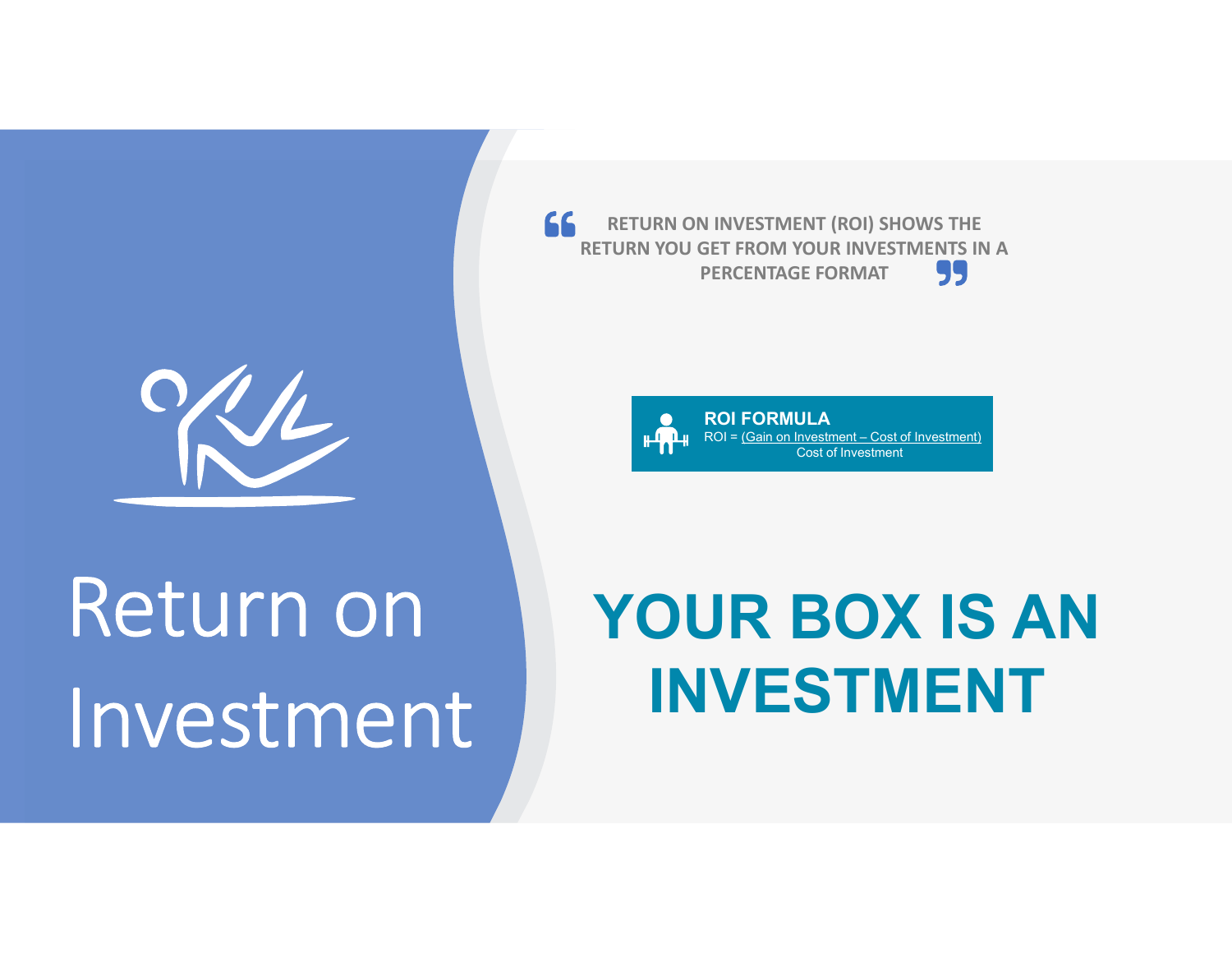# KNOW YOUR NUMBERS WORKSHEET FIN KNOW YOUR NUMBERS WORKSHEET<br>• Enter how much the business consciously paid you in profit distributions.<br>• If your business had a net loss, then you need to put that loss number on the worksheet • If your business had a net loss, then you need to put that loss number on the worksheet worksheet and a net loss, then you need to put that loss number on the worksheet

- 
- worksheet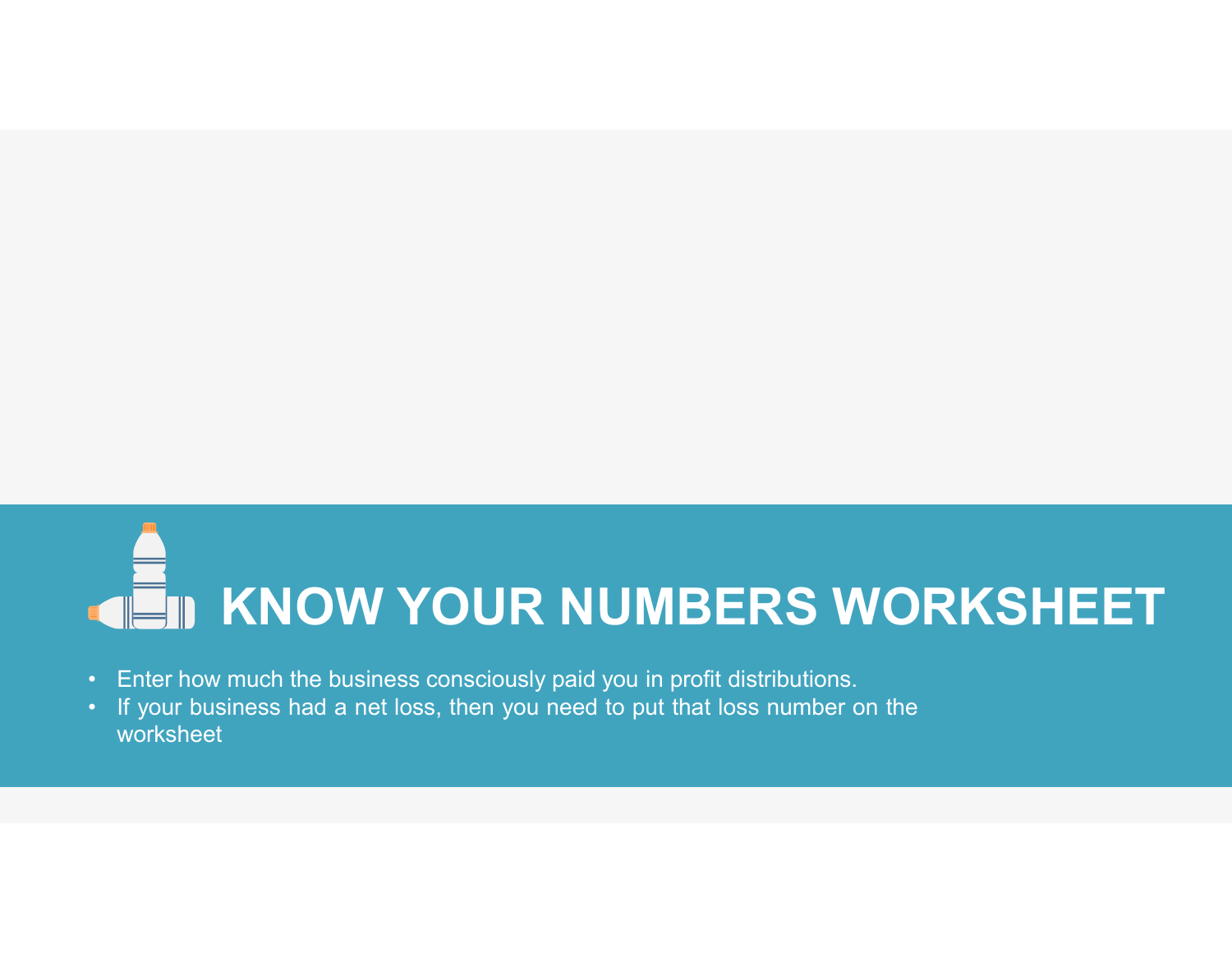#### TAXES